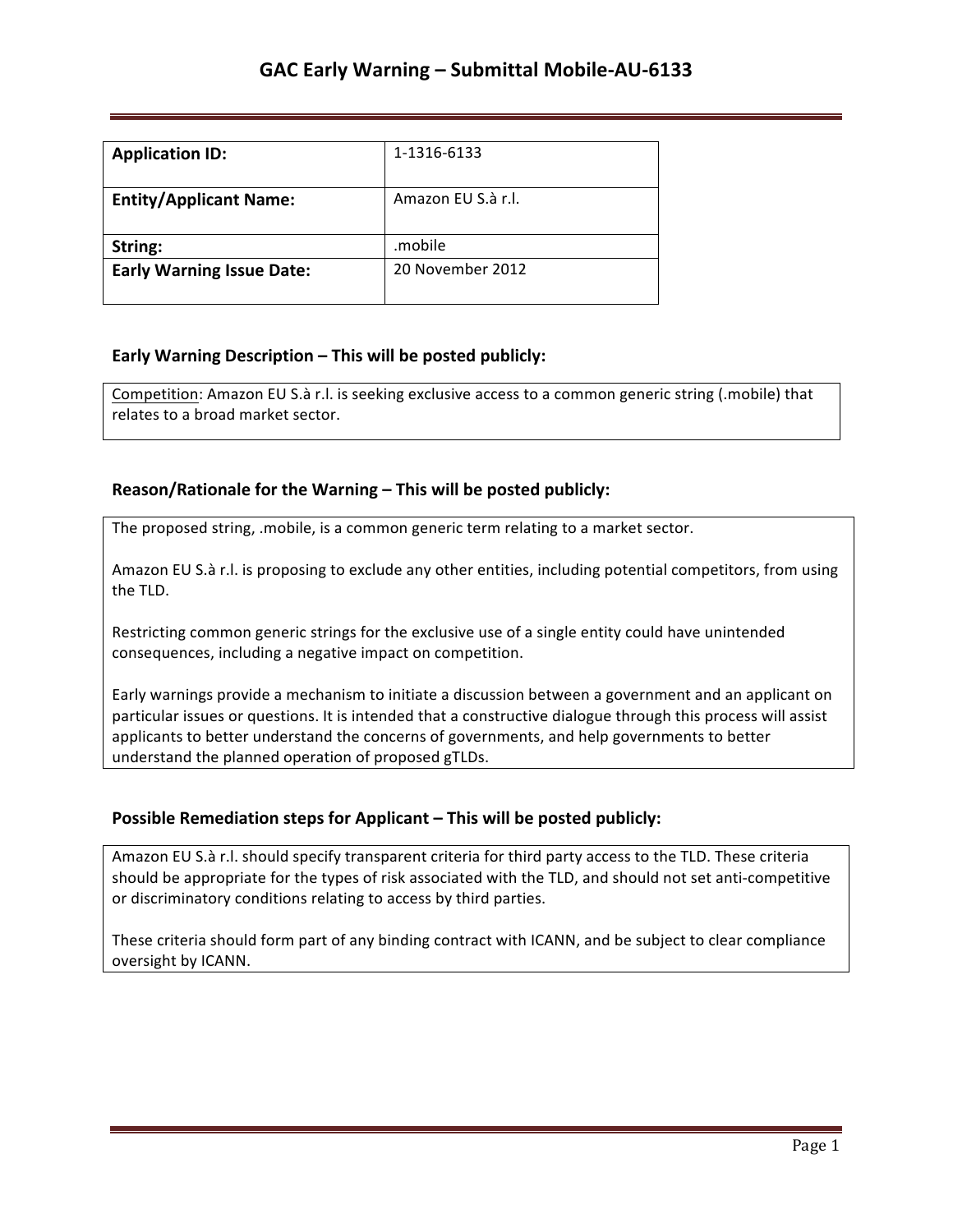### **Further Notes from GAC Member(s) (Optional) – This will be posted publicly:**

This Early Warning is from the Department of Broadband, Communications and the Digital Economy (DBCDE), on behalf of the Australian Government. In the first instance, communications and responses to this early warning should be emailed to gacearlywarning@gac.icann.org, with the text "Australian EW" and the application ID in the subject field.

# **INFORMATION FOR APPLICANTS**

# **About GAC Early Warning**

The GAC Early Warning is a notice only. It is not a formal objection, nor does it directly lead to a process that can result in rejection of the application. However, a GAC Early Warning should be taken seriously as it raises the likelihood that the application could be the subject of GAC Advice on New gTLDs or of a formal objection at a later stage in the process. Refer to section 1.1.2.4 of the Applicant Guidebook (http://newgtlds.icann.org/en/applicants/agb) for more information on GAC Early Warning.

# **Instructions if you receive the Early Warning**

**ICANN** strongly encourages you work with relevant parties as soon as possible to address the concerns voiced in the GAC Early Warning.

### **Asking questions about your GAC Early Warning**

If you have questions or need clarification about your GAC Early Warning, please contact gacearlywarning@gac.icann.org. As highlighted above, ICANN strongly encourages you to contact gacearlywarning@gac.icann.org as soon as practicable regarding the issues identified in the Early Warning. 

### **Continuing with your application**

If you choose to continue with the application, then the "Applicant's Response" section below should be completed. In this section, you should notify the GAC of intended actions, including the expected completion date. This completed form should then be sent to gacearlywarning@gac.icann.org. If your remediation steps involve submitting requests for changes to your application, see the change request process at http://newgtlds.icann.org/en/applicants/customer-service/change-requests.

In the absence of a response, ICANN will continue to process the application as submitted.

### **Withdrawing your application**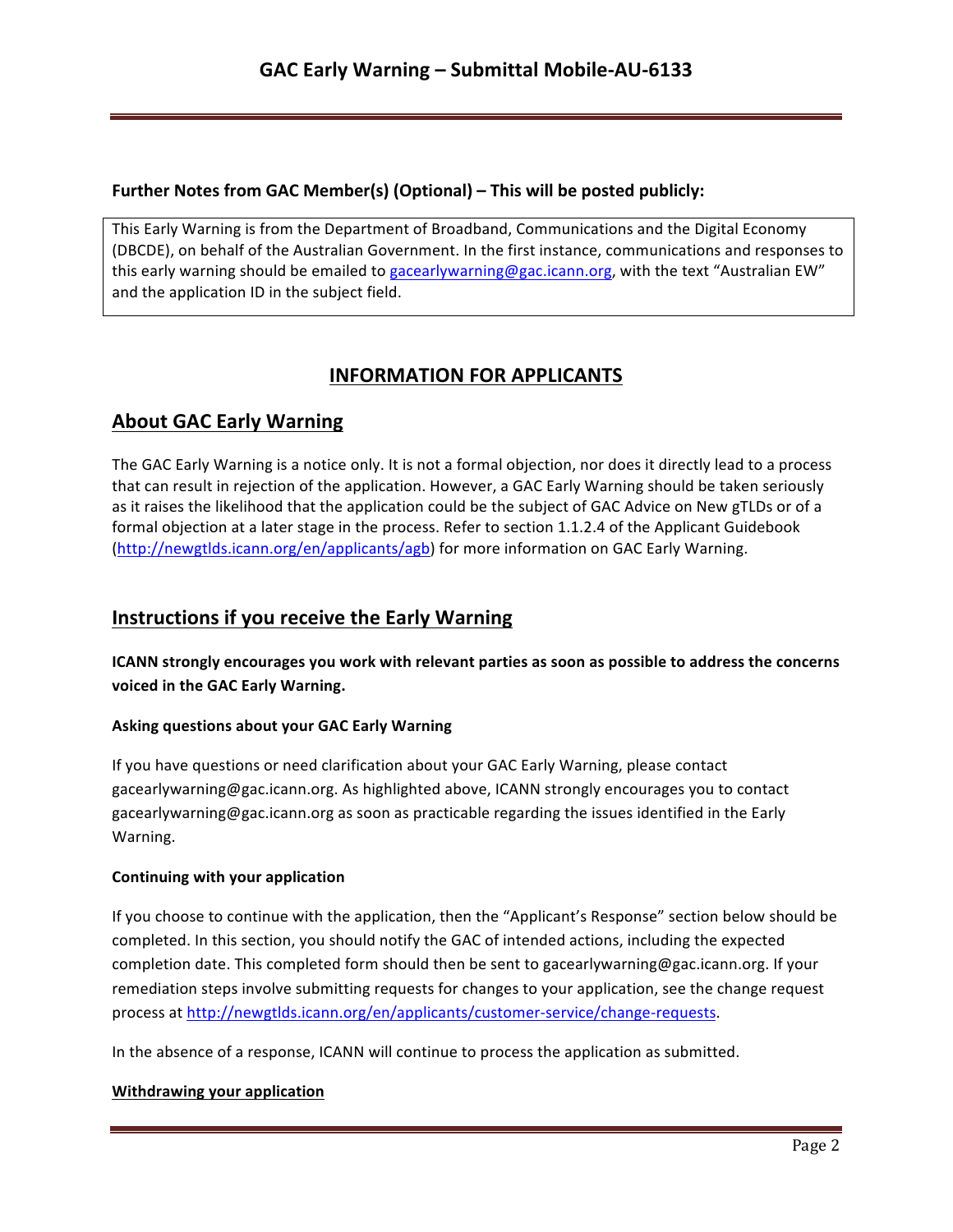# GAC Early Warning - Submittal Mobile-AU-6133

If you choose to withdraw your application within the 21-day window to be eligible for a refund of 80% of the evaluation fee (USD 148,000), please follow the withdrawal process published at http://newgtlds.icann.org/en/applicants/customer-service/withdrawal-refund. Note that an application can still be withdrawn after the 21-day time period; however, the available refund amount is reduced. See section 1.5 of the Applicant Guidebook.

For questions please contact: **gacearlywarning@gac.icann.org** 

### **Applicant Response:**